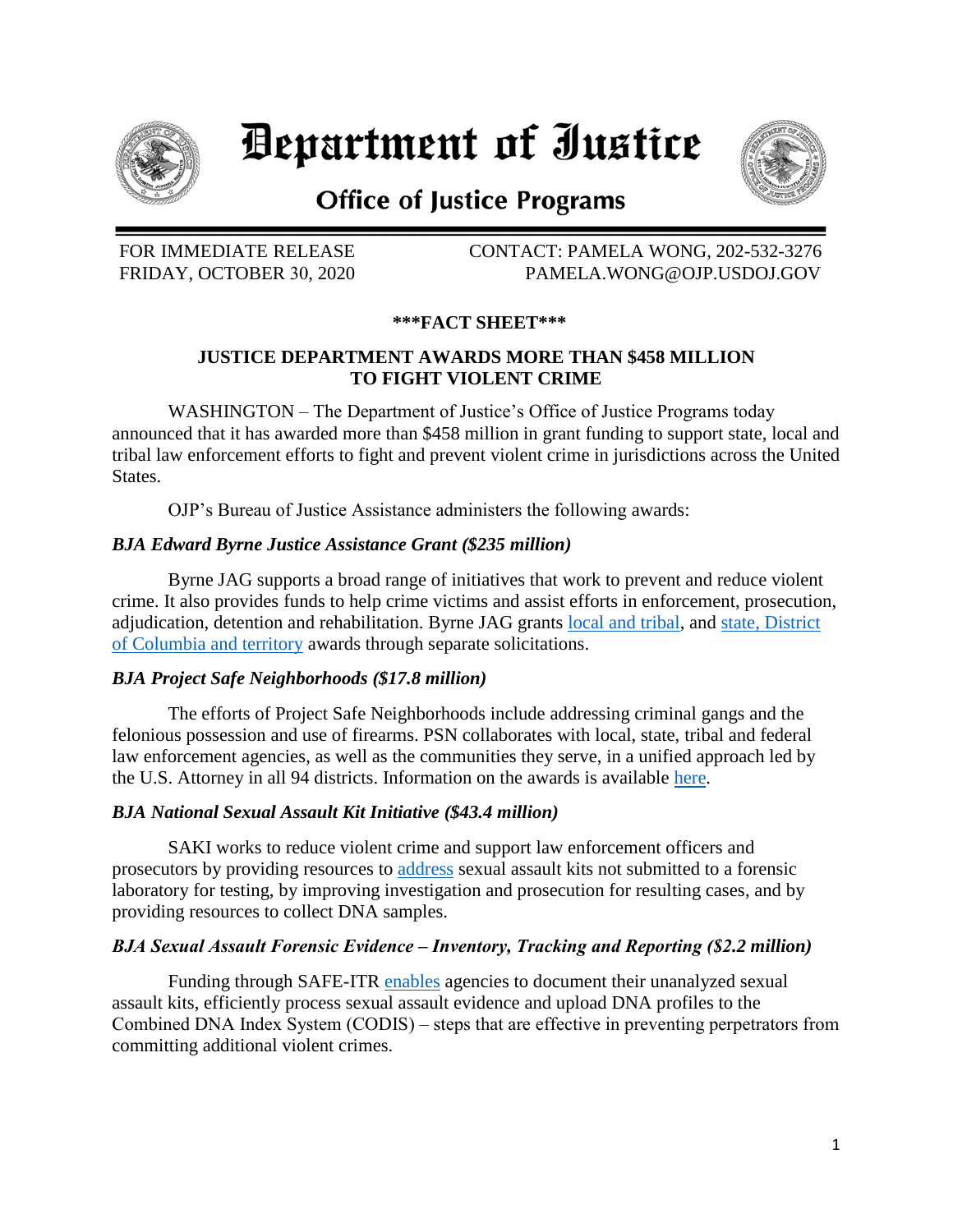#### *BJA Community-Based Crime Reduction (\$15.4 million)*

CBCR leverages community knowledge and expertise to focus enforcement efforts on crime "hot spots" – neighborhoods where crime is concentrated. To generate long-term impacts, the program addresses a range of challenges.

| <b>State</b>   | Awardee                                  | <b>Amount</b> |
|----------------|------------------------------------------|---------------|
| Alabama        | Selma Center for Nonviolence, Truth, and | \$992,237     |
|                | Reconciliation                           |               |
| <b>Kansas</b>  | City of Wichita                          | \$1,000,000   |
| Kansas         | Unified Government of Wyandotte County/  | \$999,958     |
|                | Kansas City, Kansas                      |               |
| Missouri       | Beyond Housing Inc.                      | \$621,863     |
| New Jersey     | Newark Community Street Team             | \$915,038     |
| New York       | Incorporated Village of Hempstead        | \$1,000,000   |
| Ohio           | <b>County of Hamilton</b>                | \$1,000,000   |
| Oklahoma       | City of Tulsa                            | \$900,000     |
| South Carolina | City of Spartanburg                      | \$1,000,000   |
| Tennessee      | Metropolitan Development and Housing     | \$1,000,000   |
|                | Authority                                |               |
| Wisconsin      | City of Madison                          | \$1,000,000   |

In addition, \$5 million was awarded to the International Association of Chiefs of Police to provide training and technical assistance.

#### *Operation Relentless Pursuit (\$10 million)*

ORP infuses federal law enforcement resources into seven American cities with violent crime levels several times the national average. BJA funds support efforts such as the hiring of prosecutors, overtime expenses for task force members, multi-agency investigations, technology and strategic planning.

| <b>State</b> | Awardee                                  | <b>Amount</b> |
|--------------|------------------------------------------|---------------|
| Maryland     | City of Baltimore                        | \$1,428,571   |
| Michigan     | Wayne County Prosecutor's Office         | \$1,428,571   |
| Missouri     | Board of Police Commissioner Kansas City | \$1,428,571   |
|              | <b>Police Department</b>                 |               |
| New Mexico   | County of Bernalillo                     | \$1,428,571   |
| Ohio         | City of Cleveland                        | \$1,428,571   |
| Tennessee    | County of Shelby                         | \$1,428,571   |
| Wisconsin    | <b>Wisconsin Department of Justice</b>   | \$1,428,571   |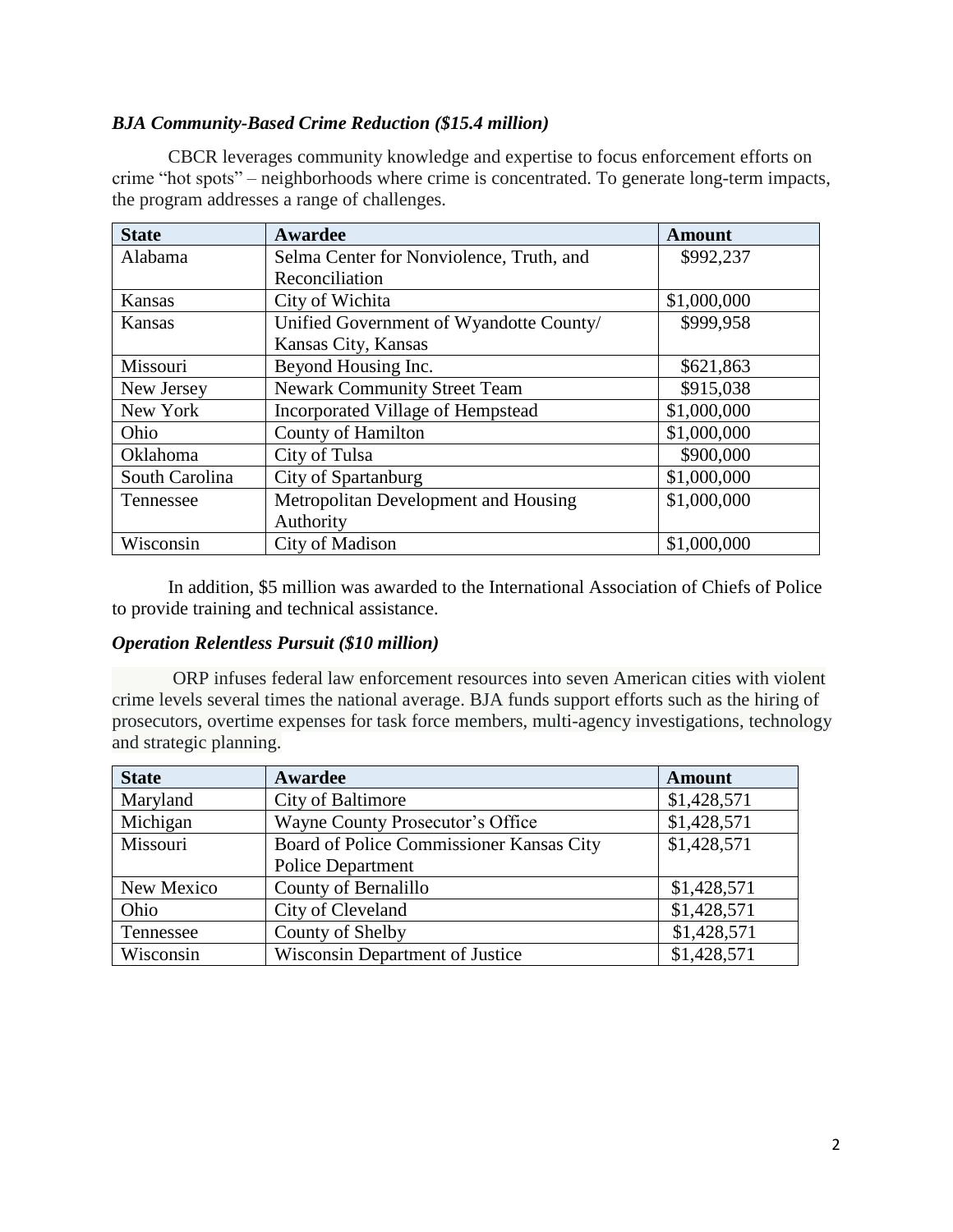# *Project Guardian (\$4.2 million)*

Project Guardian reduces gun violence and enforces federal firearms laws. Funds will enable jurisdictions to hire prosecutors within local U.S. Attorney's Offices who are crossdesignated to bring firearms cases to federal court.

| <b>State</b>   | Awardee                                            | <b>Amount</b> |
|----------------|----------------------------------------------------|---------------|
| Arkansas       | 20th Judicial District Prosecuting Attorney        | \$303,918     |
| Florida        | State Attorney's Office, 4th Judicial Circuit      | \$356,196     |
| Kentucky       | Kentucky Unified Prosecutorial System              | \$400,000     |
| Michigan       | County of Jackson,                                 | \$248,023     |
| Missouri       | Missouri Office of the Attorney General            | \$397,020     |
| Missouri       | <b>Jackson County</b>                              | \$247,236     |
| Montana        | County of Yellowstone                              | \$216,755     |
| Nevada         | <b>Clark County</b>                                | \$400,000     |
| New Mexico     | New Mexico 13th Judicial District Attorney's       | \$278,460     |
|                | Office                                             |               |
| North Carolina | North Carolina Administrative Office of the Courts | \$332,876     |
| South Carolina | <b>Horry County Government</b>                     | \$265,258     |
| Tennessee      | District Attorney General, 30th Judicial District  | \$398,864     |
| Tennessee      | Tennessee Office of the Attorney General           | \$400,000     |

#### *BJA Strategies for Policing Innovation (\$6.8 million)*

Through SPI, BJA works with state and local law enforcement agencies and researchers to identify innovative and evidence-based strategies to tackle chronic crime in their jurisdictions.

| <b>State</b>   | Awardee                                    | <b>Amount</b> |
|----------------|--------------------------------------------|---------------|
| Delaware       | Department of Safety and Homeland Security | \$700,000     |
| Florida        | City of Fort Myers                         | \$700,000     |
| Iowa           | <b>City of Davenport</b>                   | \$699,827     |
| Illinois       | City of Peoria                             | \$516,123     |
| Missouri       | St. Louis County                           | \$700,000     |
| New Jersey     | <b>City of Atlantic City</b>               | \$699,990     |
| New York       | Suffolk County Sheriff's Office            | \$700,000     |
| North Carolina | City of Winston Salem Police Department    | \$700,000     |
| Ohio           | <b>County of Hamilton</b>                  | \$700,000     |
| Wisconsin      | City of Milwaukee Police Department        | \$700,000     |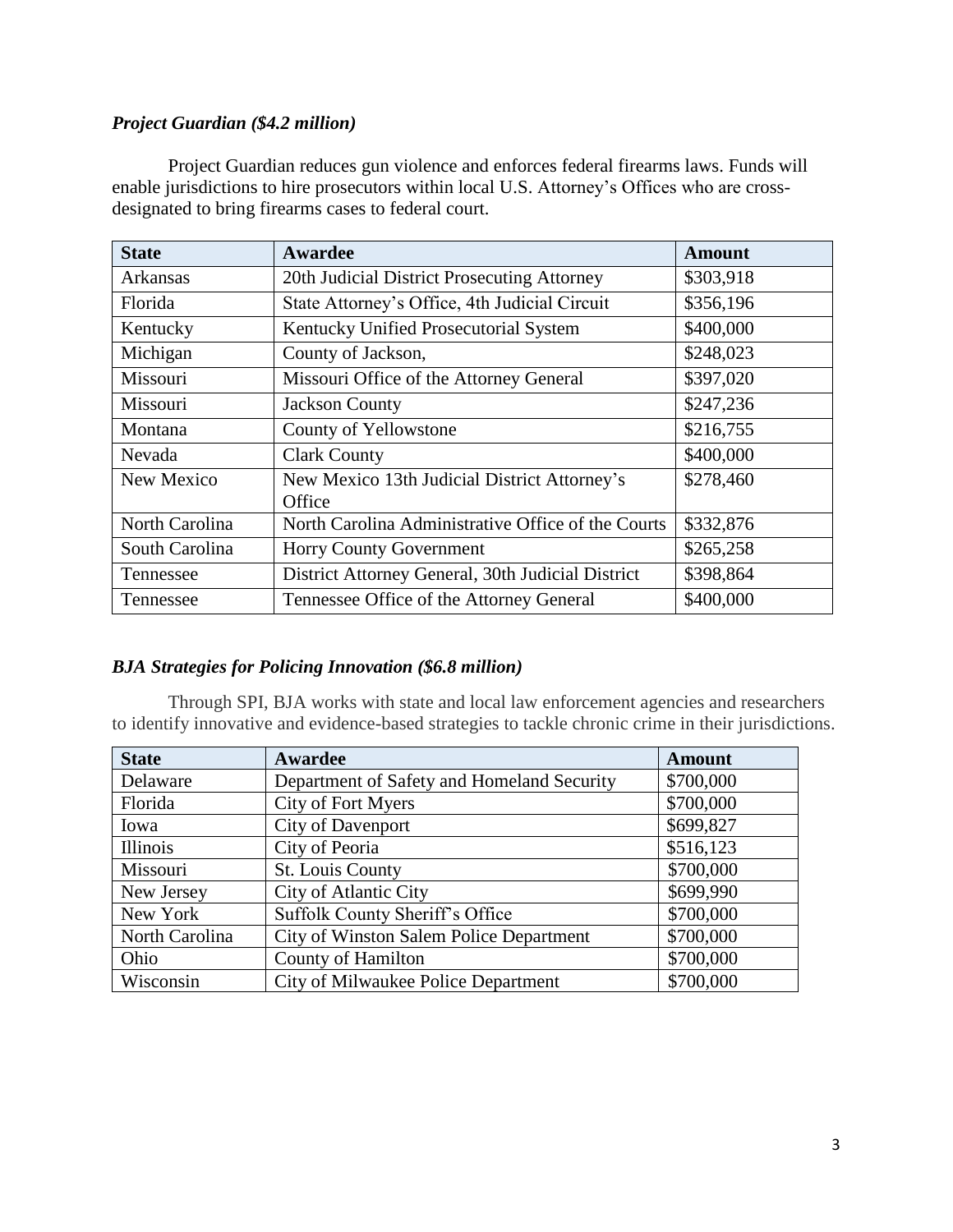#### *BJA Innovative Prosecution Solutions for Combatting Violent Crime (\$6.2 million)*

The program provides state, local and tribal prosecutors with resources, training and technical assistance to implement technology and develop strategies and programs to address and prosecute individuals who commit violent crime.

| <b>State</b>   | Awardee                                       | <b>Amount</b> |
|----------------|-----------------------------------------------|---------------|
| California     | Sonoma County                                 | \$340,000     |
| Georgia        | Criminal Justice Coordinating Council         | \$340,000     |
| Georgia        | <b>Fulton County Board of Commissioners</b>   | \$270,682     |
| Louisiana      | 19 <sup>th</sup> Judicial District Attorney   | \$339,969     |
| Louisiana      | <b>Orleans Parish District Attorney</b>       | \$339,962     |
| Massachusetts  | <b>Commonwealth of Massachusetts</b>          | \$340,000     |
| Michigan       | <b>Clare County</b>                           | \$340,000     |
| Minnesota      | City of St. Paul, Minnesota Inc.              | \$334,412     |
| Minnesota      | St. Louis County                              | \$340,000     |
| Missouri       | <b>Jackson County</b>                         | \$340,000     |
| New Jersey     | <b>Cumberland County</b>                      | \$135,000     |
| New York       | New York County District Attorney's Office    | \$340,000     |
| Ohio           | Cuyahoga County Prosecutor's Office           | \$340,000     |
| Ohio           | <b>Licking County</b>                         | \$339,054     |
| Oregon         | <b>Multnomah County</b>                       | \$340,000     |
| Rhode Island   | Attorney General's Office                     | \$340,000     |
| South Carolina | <b>Commission on Prosecution Coordination</b> | \$340,000     |
| Virginia       | <b>Loudon County Government</b>               | \$339,290     |
| Washington     | King County Prosecuting Attorney's Office     | \$340,000     |

#### *Operation Legend (\$8.9 million)*

Operation Legend is an ongoing, systematic and coordinated law enforcement initiative across all federal law enforcement agencies. It enables them to work with state and local law enforcement officials to fight the current surge of violent crime in American cities.

| <b>State</b> | <b>Awardee</b>                             | <b>Amount</b> |
|--------------|--------------------------------------------|---------------|
| Illinois     | City of Chicago                            | \$3,499,932   |
| Indiana      | City of Indianapolis                       | \$250,000     |
| Michigan     | Wayne County Prosecuting Attorney's Office | \$1,000,000   |
| Missouri     | <b>Kansas City Police Department</b>       | \$998,478     |
| Missouri     | City of St. Louis                          | \$1,000,000   |
| New Mexico   | County of Bernalillo                       | \$500,000     |
| Ohio         | City of Cleveland                          | \$1,000,000   |
| Tennessee    | County of Shelby                           | \$200,000     |
| Wisconsin    | <b>Wisconsin Department of Justice</b>     | \$500,000     |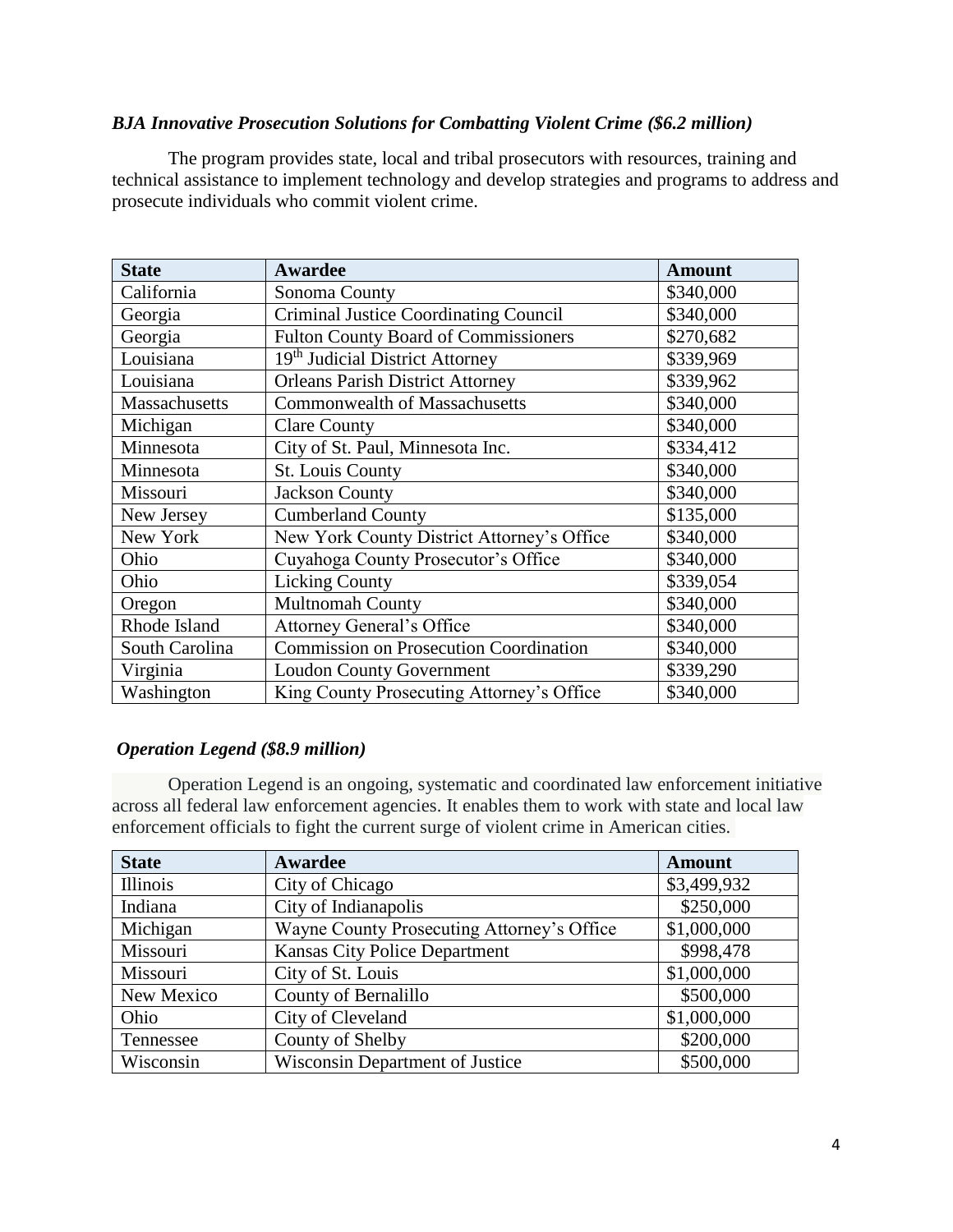# *BJA Crime Gun Intelligence Centers (\$4.4 million)*

CGICs focus on the collection, management and analysis of crime gun evidence in real time to identify shooters, disrupt criminal activity and prevent future violence. The CGICs rely on collaboration between the Bureau of Alcohol, Tobacco, Firearms and Explosives and local police agencies and community groups.

| <b>State</b>   | Awardee                            | <b>Amount</b> |
|----------------|------------------------------------|---------------|
| Connecticut    | City of New Haven                  | \$700,000     |
| Florida        | City of Miami                      | \$653,762     |
| Florida        | Palm Beach County Sheriff's Office | \$700,000     |
| North Carolina | City of Henderson                  | \$215,919     |
| Ohio           | City of Toledo                     | \$687,182     |
| South Carolina | City of Myrtle Beach               | \$700,000     |
| Tennessee      | City of Chattanooga                | \$700,000     |

#### *BJA National Training and Technical Assistance Center (\$2.5 million)*

NTTAC connects state, local, and tribal justice agencies with no-cost training and specialized guidance, provided by experts, to reduce violent and drug-related crime, support law enforcement, manage offenders and combat victimization. This award was granted to the International Association of Chiefs of Police.

#### *BJA Justice Reinvestment Initiative (\$13.6 million)*

JRI provides funding for innovative and research-based responses that address a range of problems within the criminal justice system. The Justice Reinvestment approach recognizes that every justice agency has a role to play in preventing crime, apprehending and prosecuting perpetrators, ensuring efficient and effective court and pretrial decision-making, facilitating appropriate sentencing and treatment and protecting community security.

| <b>State</b> | Awardee                                     | <b>Amount</b> |
|--------------|---------------------------------------------|---------------|
| California   | City of Pasadena                            | \$1,000,000   |
| California   | San Francisco District Attorney's Office    | \$1,000,000   |
| Idaho        | <b>Idaho Department of Correction</b>       | \$999,598     |
| Indiana      | Vanderburgh County dba Vanderburgh County   | \$587,726     |
|              | Prosecutor's Office                         |               |
| Missouri     | City of Kansas City Municipal Court         | \$1,000,000   |
| Missouri     | Judiciary Courts of the State of Missouri   | \$996,466     |
| Nebraska     | Nebraska Board of Parole                    | \$974,000     |
| North Dakota | North Dakota Department of Corrections and  | \$999,638     |
|              | Rehabilitation                              |               |
| Oklahoma     | <b>Tulsa County District Attorney</b>       | \$976,980     |
| Rhode Island | Rhode Island and Providence Plantations     | \$655,628     |
|              | Department of Corrections                   |               |
| Texas        | <b>Texas Department of Criminal Justice</b> | \$953,177     |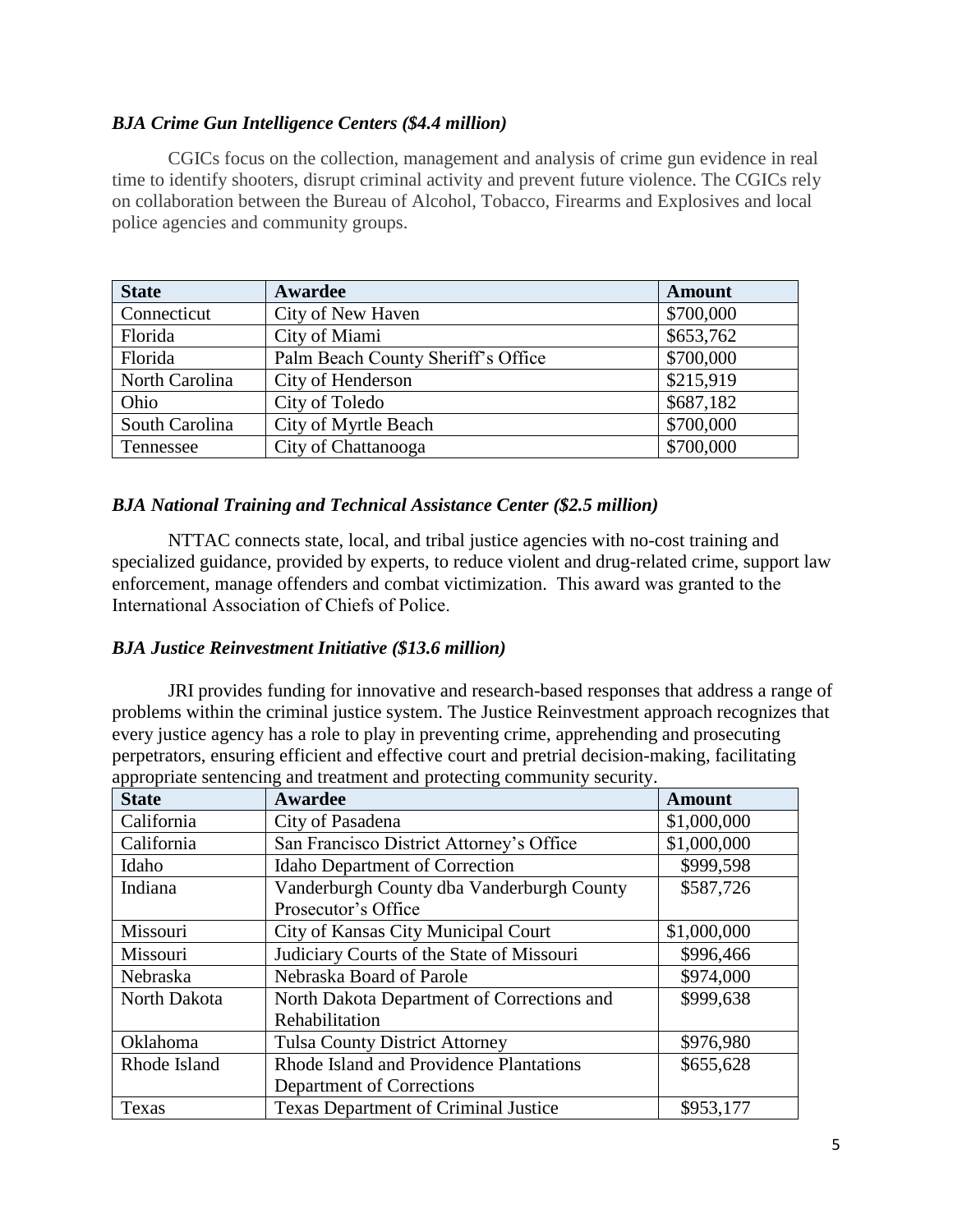| <b>State</b> | <b>Awardee</b>                      | Amount      |
|--------------|-------------------------------------|-------------|
| Vermont      | Vermont Department of Public Safety | \$1,000,000 |
| Wisconsin    | Wisconsin Department of Justice     | \$1,000,000 |

JRI also awarded \$1.5 million to the CNA Corporation to provide national training, technical assistance and subject experts that helps state, local and tribal jurisdictions pursue a justice reinvestment approach.

# *OJJDP Gang Prevention, Intervention, and Suppression (\$11.1 million)*

More than \$10 million was awarded to 24 jurisdictions under **OJJDP's Comprehensive Anti-Gang Programs for Youth.** These programs provide funding for communities to develop youth gang intervention or suppression programs that aim to reduce violence.

| <b>State</b>  | <b>Awardee</b>                                   | <b>Amount</b> |
|---------------|--------------------------------------------------|---------------|
| California    | Los Angeles Brotherhood Crusade United Fund Inc. | \$488,695     |
| California    | Social Advocates for Youth, SAY San Diego Inc.   | \$488,495     |
| District of   | <b>Collaborative Solutions for Communities</b>   | \$488,594     |
| Columbia      |                                                  |               |
| Florida       | Kids Hope Alliance                               | \$488,595     |
| Florida       | Gang Alternatives for Youth, Inc.                | \$488,594     |
| Florida       | Housing Authority of Tampa                       | \$488,594     |
| Georgia       | <b>Fulton County</b>                             | \$488,594     |
| Hawaii        | <b>Adult Friends of Youth</b>                    | \$481,795     |
| Massachusetts | Roca                                             | \$494,230     |
| New Jersey    | <b>Cumberland County</b>                         | \$499,791     |
| New York      | The Osborne Association, Inc.                    | \$488,595     |
| Pennsylvania  | <b>Alleghany County</b>                          | \$488,594     |
| Tennessee     | University of Tennessee Health Science Center    | \$488,594     |
| Texas         | City of Ft. Worth                                | \$479,386     |
| Texas         | <b>Southwest Key Programs</b>                    | \$499,997     |
| Virginia      | <b>City of Portsmouth Police Department</b>      | \$379,918     |
| Virginia      | <b>City of Danville</b>                          | \$488,595     |
| Washington    | N.E. Washington Educational Service District 101 | \$499,288     |

# Category I: Intervention

#### Category II: Suppression

| <b>State</b> | Awardee                        | Amount    |
|--------------|--------------------------------|-----------|
| Arkansas     | <b>Carters Crew</b>            | \$230,000 |
| California   | City of Stockton               | \$230,000 |
| Georgia      | <b>Augusta Richmond County</b> | \$230,000 |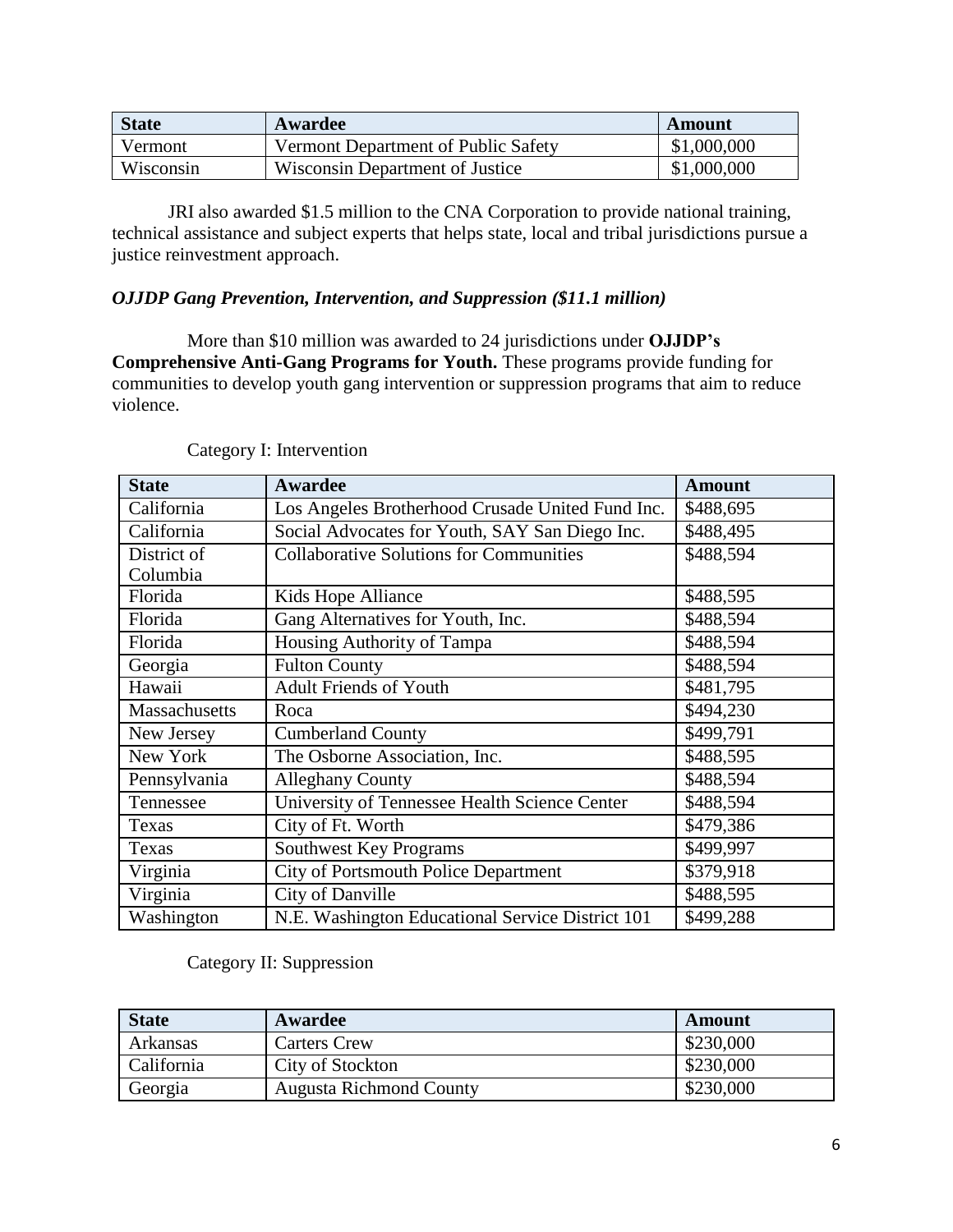| <b>State</b>         | Awardee                            | <b>Amount</b> |
|----------------------|------------------------------------|---------------|
| Maryland             | <b>Baltimore Police Department</b> | \$230,000     |
| <b>Massachusetts</b> | <b>Massachusetts State Police</b>  | \$230,000     |
| Pennsylvania         | Neighborhood Resilience Project    | \$230,000     |

OJJDP also awarded \$1 million to Florida's Institute for Intergovernmental Research to continue operating the **National Gang Center**. The center provides training and technical assistance to OJP-funded programs and communities across the country to address the issues of youth gun and gang violence.

# *NIJ Research and Evaluation on Violent Crime (\$7.3 million)*

The National Institute for Justice awarded grants to fund research and evaluation on the prevention and reduction of violent crime.

| <b>Awardee</b>                                                    | <b>Topic</b>                         | <b>Amount</b> |
|-------------------------------------------------------------------|--------------------------------------|---------------|
| Texas A&M International University                                | <b>Firearm Violence</b>              | \$435,020     |
| University of Maryland                                            | <b>Firearm Violence</b>              | \$369,412     |
| Michigan State University                                         | <b>Domestic Terrorism Prevention</b> | \$771,610     |
| Children's Hospital Corp. (Massachusetts)                         | <b>Domestic Terrorism Prevention</b> | \$488,390     |
| Development Services Group Inc.<br>(Maryland)                     | <b>Domestic Terrorism Prevention</b> | \$998,599     |
| Oklahoma State University Center for<br><b>Health Sciences</b>    | Drugs and Crime                      | \$587,219     |
| John Finn Institute for Public Safety<br>(New York)               | Policing                             | \$619,648     |
| <b>RAND Corporation (California)</b>                              | <b>National Youth Gang Survey</b>    | \$996,640     |
| University of Washington                                          | Violence Against Women               | \$1,022,215   |
| Regents of the University of Michigan                             | Violence Against Women               | \$254,196     |
| Arizona Board of Regents on behalf of<br>Arizona State University | Violence Against Women               | \$203,939     |
| University of North Carolina at Chapel Hill                       | Violence Against Women               | \$539,232     |

OJP's Bureau of Justice Statistics administers the following awards.

#### *National Instant Criminal Background Check System (NICS) Act Record Improvement Program (NARIP) (\$20.7 million)*

NARIP provides financial and technical assistance to states and tribes to improve the completeness, automation and transmittal of records to state and federal systems used by the NICS.

| <b>State</b> | Awardee                            | Amount    |
|--------------|------------------------------------|-----------|
| Alabama      | Alabama Law Enforcement Agency     | \$886,420 |
| Alaska       | Alaska Department of Public Safety | \$899,032 |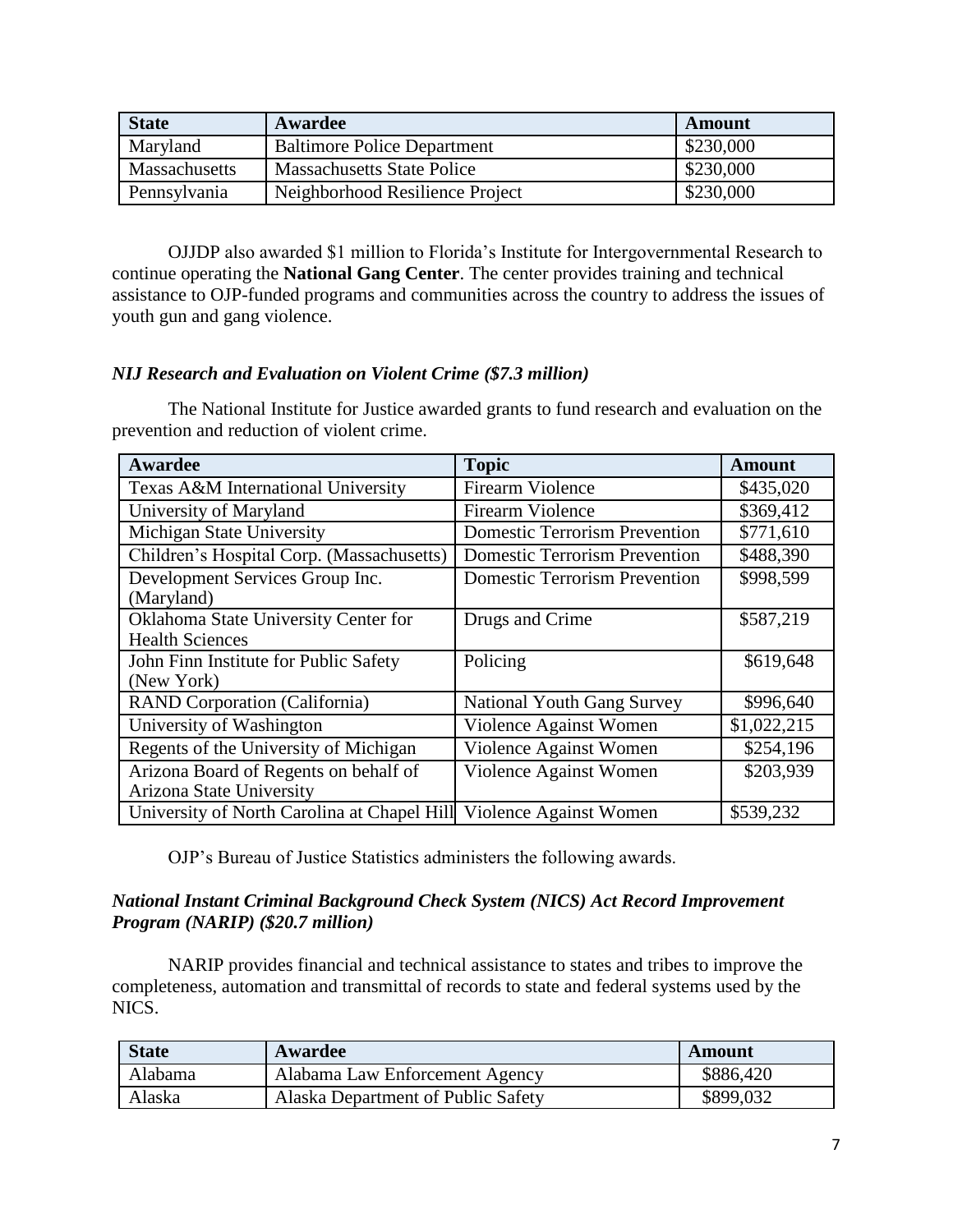| <b>State</b>   | <b>Awardee</b>                                    | <b>Amount</b> |
|----------------|---------------------------------------------------|---------------|
| Arizona        | <b>Arizona Criminal Justice Commission</b>        | \$675,614     |
| Delaware       | Delaware Dept. of Safety and Homeland Security    | \$179,000     |
| Florida        | Florida Department of Law Enforcement             | \$2,201,507   |
| Hawaii         | Hawaii Criminal Justice Data Center               | \$828,510     |
| Idaho          | <b>Idaho State Police</b>                         | \$660,000     |
| Indiana        | <b>Indiana Criminal Justice Service</b>           | \$1,425,879   |
| Iowa           | <b>Iowa Department of Public Safety</b>           | \$671,649     |
| Louisiana      | Louisiana Commission on Law Enforcement           | \$902,095     |
| Maryland       | Maryland Department of Public Safety Correctional | \$600,000     |
|                | <b>Services</b>                                   |               |
| Missouri       | Missouri State Highway Patrol                     | \$1,009,423   |
| Nebraska       | Nebraska State Patrol                             | \$732,037     |
| Nevada         | Nevada Department of Public Safety                | \$720,508     |
| North Dakota   | North Dakota Office of the Attorney General       | \$676,596     |
| Oklahoma       | Oklahoma District Attorneys Council               | \$2,795,947   |
| Oregon         | Oregon Department of State Police                 | \$148,897     |
| Pennsylvania   | Pennsylvania Commission on Crime & Delinquency    | \$245,000     |
| South Carolina | South Carolina Law Enforcement Division           | \$428,552     |
| Tennessee      | Tennessee Department of Finance & Administration  | \$2,039,241   |
| Virginia       | Virginia Department of State Police               | \$162,142     |
| West Virginia  | <b>West Virginia Court of Appeals</b>             | \$1,739,332   |

# *National Criminal History Improvement Program (\$48.5 million)*

NCHIP enhances the quality, completeness, and accessibility of criminal history record information to state, territory and federal systems used by the NICS and ensures the nationwide implementation of criminal justice and noncriminal justice background check systems.

| <b>State</b> | Awardee                                                | <b>Amount</b> |
|--------------|--------------------------------------------------------|---------------|
| Alabama      | Alabama Law Enforcement System                         | \$2,971,477   |
| Alaska       | Alaska Department of Public Safety                     | \$976,098     |
| Arizona      | Arizona Criminal Justice Commission                    | \$1,810,569   |
| Arkansas     | <b>Arkansas Crime Information Center</b>               | \$696,060     |
| Colorado     | Colorado Division of Criminal Justice                  | \$440,893     |
| Connecticut  | Connecticut Office of Policy and Management            | \$3,037,015   |
| Delaware     | Delaware Department of Safety and Homeland<br>Security | \$182,858     |
| Florida      | Florida Department of Law Enforcement                  | \$668,501     |
| Georgia      | Georgia Bureau of Investigation                        | \$2,033,732   |
| Guam         | Superior Court of Guam dba Judiciary of Guam           | \$537,425     |
| Hawaii       | Hawaii Criminal Justice Data Center                    | \$753,230     |
| Indiana      | Indiana Criminal Justice Institute                     | \$3,000,000   |
| Kansas       | Executive Office of the State of Kansas                | \$782,324     |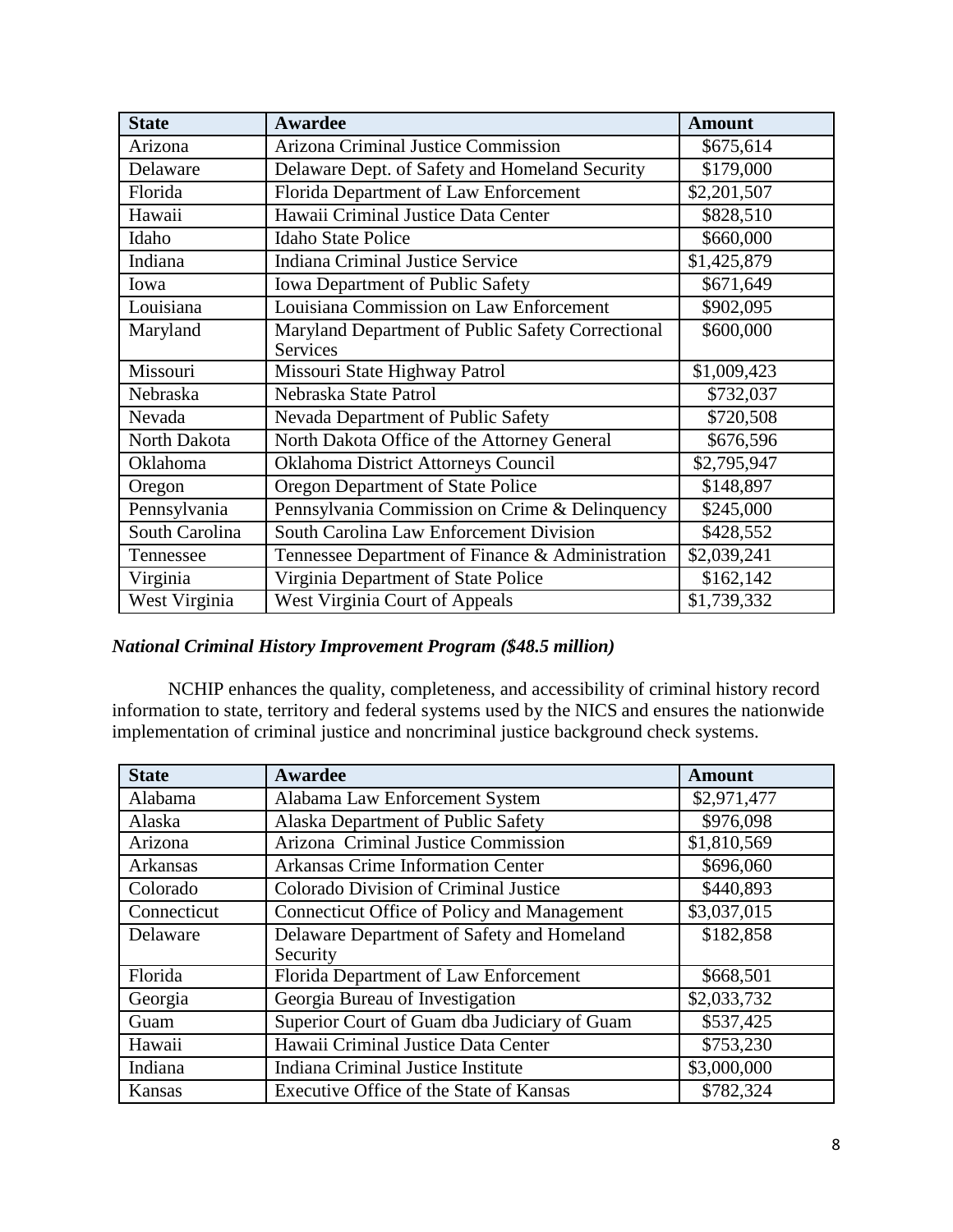| <b>State</b>   | <b>Awardee</b>                                                                      | <b>Amount</b> |
|----------------|-------------------------------------------------------------------------------------|---------------|
| Louisiana      | Louisiana Commission on Law Enforcement                                             | \$1,099,313   |
| Maryland       | Maryland Department of Public Safety Correctional<br><b>Services</b>                | \$379,350     |
| Massachusetts  | Massachusetts Executive Office of Public Safety and<br>Security                     | \$990,163     |
| Michigan       | Michigan Department of State Police                                                 | \$1,598,925   |
| Minnesota      | Minnesota Department of Public Safety/BCA                                           | \$2,340,000   |
| Missouri       | Missouri State Highway Patrol                                                       | \$1,366,189   |
| Montana        | Montana Department of Corrections DBA Montana<br><b>Board of Crime Control</b>      | \$700,000     |
| Nebraska       | Nebraska State Patrol                                                               | \$2,205,574   |
| Nevada         | Nevada Department of Public Safety, Office of<br><b>Criminal Justice Assistance</b> | \$836,700     |
| New Hampshire  | New Hampshire Department of Justice                                                 | \$560,253     |
| New Jersey     | New Jersey Department of Law Pubic Safety                                           | \$666,616     |
| New York       | New York State Division, Criminal Justice Services                                  | \$1,700,000   |
| Ohio           | Ohio Office of Criminal Justice Services                                            | \$1,146,872   |
| Oklahoma       | Oklahoma District Attorneys Council                                                 | \$359,180     |
| Pennsylvania   | Pennsylvania Commission on Crime & Delinquency                                      | \$2,182,968   |
| Rhode Island   | Rhode Island Public Safety Grant Admin. Office                                      | \$719,626     |
| South Carolina | South Carolina Law Enforcement Division                                             | \$1,842,526   |
| South Dakota   | South Dakota Office of Attorney General                                             | \$400,289     |
| Tennessee      | Tennessee Dept. of Finance and Administration                                       | \$4,039,228   |
| Utah           | Utah Commission on Criminal and Juvenile Justice                                    | \$654,336     |
| Vermont        | Vermont Department of Public Safety                                                 | \$246,880     |
| Virginia       | Virginia Department of State Police                                                 | \$1,679,280   |
| Washington     | <b>Washington State Patrol</b>                                                      | \$1,012,226   |
| West Virginia  | West Virginia Justice and Community Services                                        | \$1,374,733   |
| Wisconsin      | <b>Wisconsin Department of Justice</b>                                              | \$500,000     |

Information about the programs and awards announced today is available here: [OJP](https://ojp.gov/funding/Explore/OJPAwardData.htm)  [Awards Data webpage.](https://ojp.gov/funding/Explore/OJPAwardData.htm)

The Office of Justice Programs, directed by Principal Deputy Assistant Attorney General Katharine T. Sullivan, provides federal leadership, grants, training and technical assistance, and other resources to improve the nation's capacity to prevent and reduce crime, assist victims and enhance the rule of law by strengthening the criminal and juvenile justice systems. More information about OJP and its components can be found at [www.ojp.gov.](http://www.ojp.gov/)

The year 2020 marks the 150th anniversary of the Department of Justice. Learn more about the history of our agency at [www.Justice.gov/Celebrating150Years.](https://lnks.gd/l/eyJhbGciOiJIUzI1NiJ9.eyJidWxsZXRpbl9saW5rX2lkIjoxMDIsInVyaSI6ImJwMjpjbGljayIsImJ1bGxldGluX2lkIjoiMjAyMDAxMTAuMTUzMTE2NzEiLCJ1cmwiOiJodHRwczovL3d3dy5qdXN0aWNlLmdvdi9DZWxlYnJhdGluZzE1MFllYXJzP3V0bV9tZWRpdW09ZW1haWwmdXRtX3NvdXJjZT1nb3ZkZWxpdmVyeSJ9.IvArV6n-E_Ac4bB-rJAkAH2yNKX0pYUQuZkqN7WrXyc/br/73863876974-l)